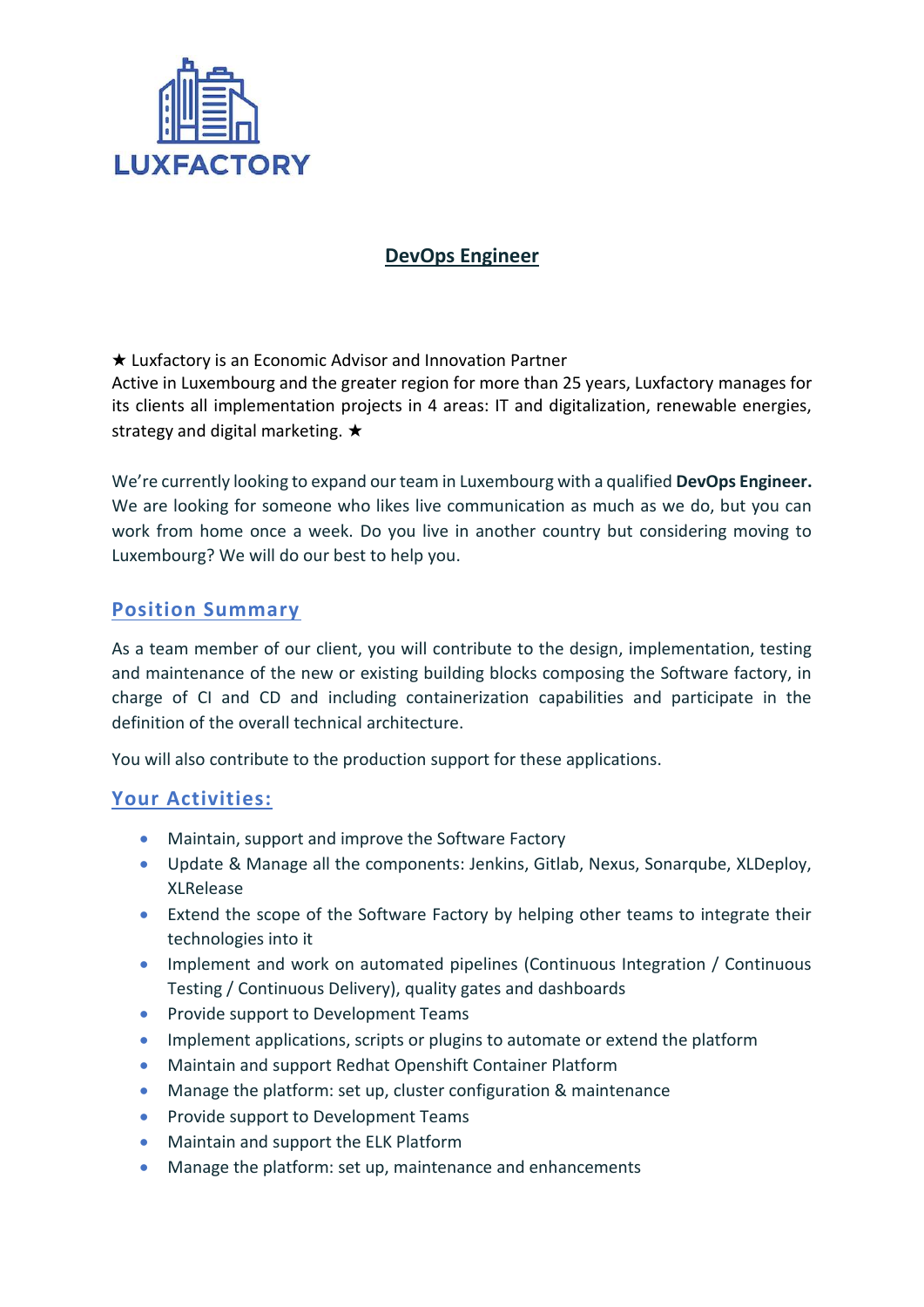

- Automate deployment / configuration process
- Provide support to Development Teams
- Participate in the technical architecture definition of the solutions owned by the DevOps Team
- Provide training on all our components

# **Qualifications**

- Master's degree in computer science. A bachelor's degree with the expected experience is also accepted.
- You have 8+ years of "technology" background. An experience in a similar professional domain is considered as a strong added value.
- Previous experience in application development process (Java, .Net, Python) with a CI/CD process
- You demonstrate creativity and initiative while respecting team-work and common objectives.
- You are able to work in autonomy and take initiative
- You are rigorous and organized in your activities
- You do not hesitate to challenge solutions and provide your view
- You are expected to promptly address urgent request and you are effective in delivering within the agreed deadlines.
- Expertise in designing transversal components, Software Factory based components and technical architectures.
- Experience / Knowledge with packaging tools: Maven, NPM, …
- Knowledge about containers and Kubernetes
- Shell Scripting experience (including scripting with Groovy and Shell).
- Tools: Gitlab, Maven, Jenkins, Nexus, SonarQube, Ansible Tower, XL Release, XL Deploy, ELK…
- Good knowledge about Git is an asset
- You are fluent in written and spoken English. French is a huge plus!